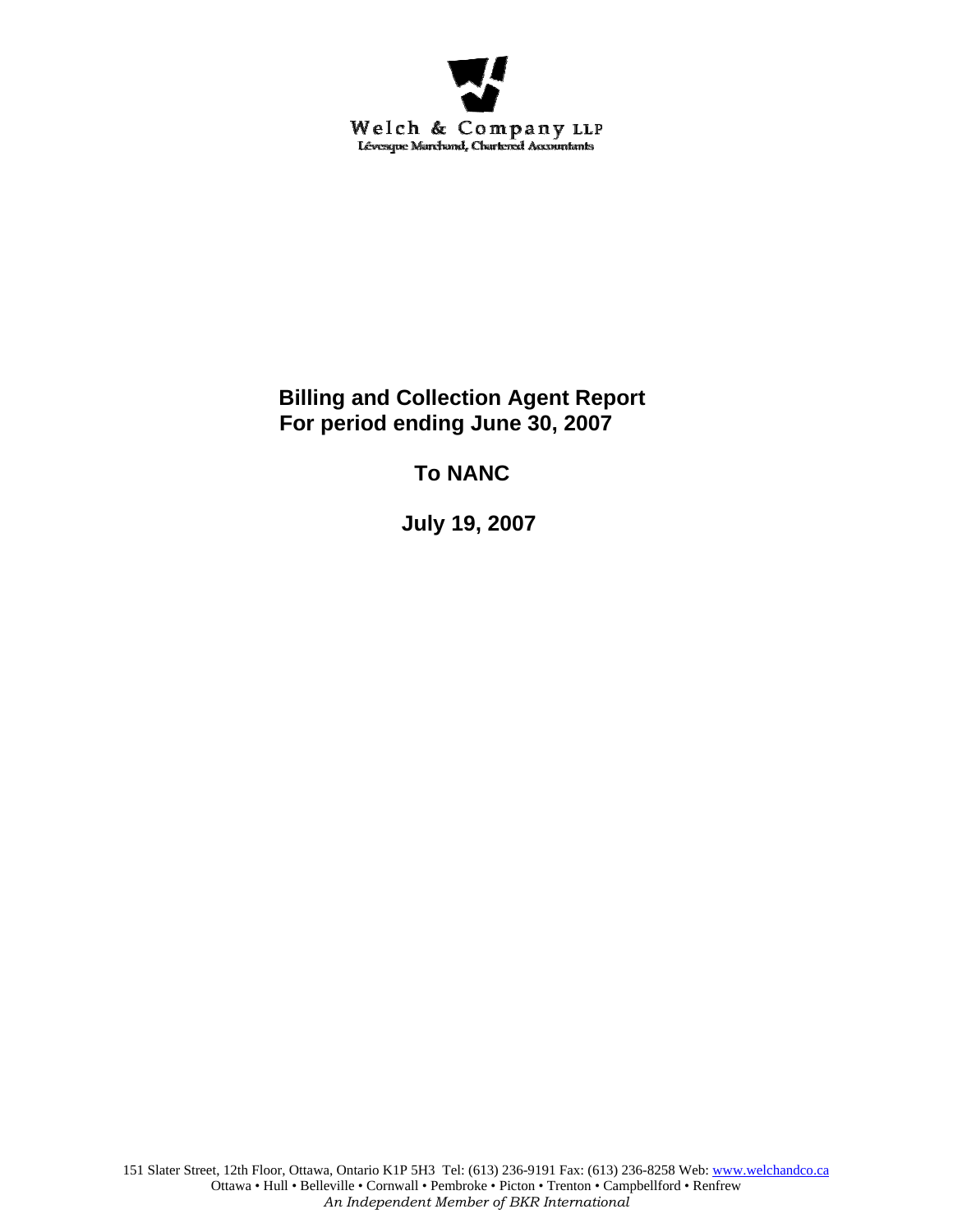## **NANPA FUND STATEMENT OF FINANCIAL POSITION June 30, 2007**

| <b>Assets</b>                                              |           |              |
|------------------------------------------------------------|-----------|--------------|
| Cash Balance in bank account                               |           | \$<br>67,457 |
| Dreyfus Government Cash Management Fund                    |           | 3,606,000    |
| Receivable from US Carriers                                | 2,540,890 |              |
| Receivable from Canada                                     | 5,910     |              |
| Receivable from Caribbean countries                        | 12,500    |              |
| Receivables forwarded to FCC for collection (Over 90 days) | 120,085   |              |
| Allowance for uncollectible accounts                       | (158,400) | 2,520,985    |
| Interest receivable                                        |           | 13,900       |
| <b>Total assets</b>                                        |           | 6,208,342    |
| Accrued liabilities (see below for makeup)<br>Less:        |           | (1,939,880)  |
| Deferred Income billed in June for July 2007 to June 2008  |           | (2,372,950)  |
| <b>Fund balance</b>                                        |           | 1,895,512    |

## **Makeup of Accrued Liabilities** (see following page for additional details)

| Welch and Company LLP                     | 38.803    |
|-------------------------------------------|-----------|
| NEUSTAR Pooling 1K Block Pooling Expenses | 889,258   |
| <b>NEUSTAR Admin Expenses</b>             | 367.931   |
| Data Collection Agent - USAC              | 21.866    |
| pANI                                      | 517.022   |
| Fund audit                                | 105,000   |
|                                           | 1,939,880 |

## **\*\*\*\*\*\*\*\*\*\*\*\*\*\*\*\*\*\*\*\*\*\*\*\*\*\*\*\*\*\*\*\*\*\*\*\*\*\*\*\*\*\*\*\*\*\*\*\*\*\*\*\*\*\*\*\*\*\*\*\*\*\*\*\*\*\*\*\*\*\*\*\*\*\*\*\*\***

## **Other items of note**

During June 2007, the Dreyfus Government Cash Management Fund earned a rate of return of 4.8%.

For the funding year ending June 30, 2007 there is a total surplus of \$1,895,512 which includes the \$1M contingency allowance. At the time of preparing the 2007/08 budget and contribution factor in March the surplus was forecasted to be \$1,990,084

The annual billing for the 2007/08 funding year was completed and mailed to the carriers by June 16th. The payments are due July 12th.

Approximately 1,387 carriers did not file the Form 499A by April 1st and were charged the \$100 late filing fee.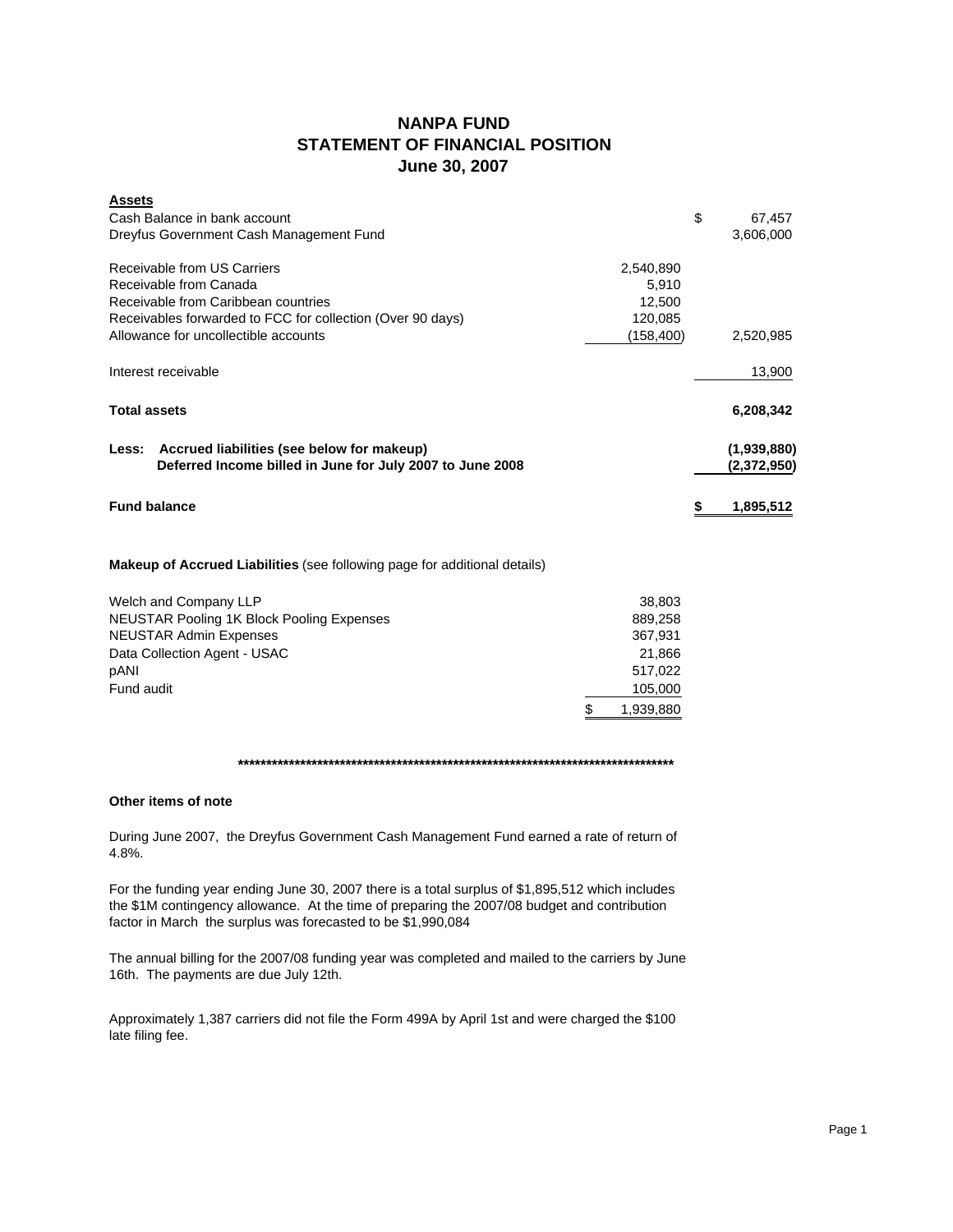#### **NANPA FUND FORECASTED STATEMENT OF CHANGES IN FUND BALANCE JULY 2006 TO JUNE 2008**

|                                                |            |                        | Actual               |                   |                     |                                                       |                          |                     |                     |                     |                 | <b>Budgeted</b>     |                          |                     |                 |                          |                     |
|------------------------------------------------|------------|------------------------|----------------------|-------------------|---------------------|-------------------------------------------------------|--------------------------|---------------------|---------------------|---------------------|-----------------|---------------------|--------------------------|---------------------|-----------------|--------------------------|---------------------|
|                                                |            | July 06 - May<br>07    | Jun-07               | <b>Total</b>      | <b>Budget</b>       | Difference between actual<br>and budget at June 30/07 | Jul-07                   | Aug-07              | <b>Sep-07</b>       | Oct-07              | <b>Nov-07</b>   | <b>Dec-07</b>       | Jan-08                   | Feb-08              | Mar-08          | Apr-08                   | Mav-08              |
| Revenue<br><b>International Contributions</b>  |            |                        |                      |                   |                     |                                                       |                          |                     |                     |                     |                 |                     |                          |                     |                 |                          |                     |
| Canada<br>Caribbean countries                  | (1)<br>(1) | 69,495<br>13.743       | $\sim$               | 69,495<br>13,743  | 69,495<br>13.743    |                                                       | 5,909<br>13,849          | 5,909               | 5,909<br>$\sim$     | 5,909               | 5,909<br>$\sim$ | 5,909<br>$\sim$     | 5,909<br>$\sim$          | 5,909               | 5,909           | 5,909                    | 5,909<br>$\sim$     |
| <b>Total International Contributions</b>       |            | 83,238                 | $\sim$               | 83,238            | 83,238              |                                                       | 19,758                   | 5.909               | 5,909               | 5,909               | 5,909           | 5,909               | 5,909                    | 5,909               | 5,909           | 5,909                    | 5,909               |
| Domestic Contributions - US carriers           | (1)        | 5,004,120              | 24,698)              | 4,979,422         | 4,876,926           | 102,496                                               | 2,354,951                | 200,932             | 200,932             | 200,932             | 200,932         | 200,932             | 200,932                  | 200,932             | 200,932         | 200,932                  | 200,932             |
| Late filing fees for Form 499A                 | (2)        | 7,400)                 | 138,400              | 131,000           | $\sim$              | 131,000                                               | $\overline{\phantom{a}}$ |                     | $\sim$              |                     |                 |                     | $\overline{\phantom{a}}$ |                     | $\sim$          | $\overline{\phantom{a}}$ |                     |
| Interest income                                | (3)        | 213,020                | 14,073               | 227,093           | 180,000             | 47,093                                                | 15,000                   | 15,000              | 15,000              | 15,000              | 15,000          | 15,000              | 15,000                   | 15,000              | 15,000          | 15,000                   | 15,000              |
| Total revenue                                  |            | 5,292,978              | 127,775              | 5,420,753         | 5,140,164           | 280,589                                               | 2,389,709                | 221,841             | 221,841             | 221,841             | 221,841         | 221,841             | 221,841                  | 221,841             | 221,841         | 221,841                  | 221,841             |
| <b>Expenses</b><br><b>NANPA Administration</b> | (4), (8)   | 1,311,952              | 126,202              | 1,438,154         | 1,421,467           | 16,687                                                | 133,867                  | 120,862             | 120,862             | 120,862             | 120,862         | 120,862             | 120,862                  | 120,862             | 120,862         | 120,862                  | 120,862             |
| 1K Block Pooling Administration                | (4), (7)   | 2,335,447              | 296,419              | 2,631,866         | 3,501,341 (         | 869,475)                                              | 292,266                  | 266,667             | 266,667             | 266,667             | 266.667         | 266,667             | 266,667                  | 266,667             | 266,667         | 266,667                  | 266.667             |
| pANI                                           | (9)        |                        | 517,022              | 517,022           | 150,000             | 367,022                                               | 18,750                   | 18,750              | 18,750              | 18,750              | 18,750          | 18,750              | 18,750                   | 18,750              | 18,750          | 18,750                   | 18,750              |
| <b>Billing and Collection</b>                  |            |                        |                      |                   |                     |                                                       |                          |                     |                     |                     |                 |                     |                          |                     |                 |                          |                     |
| Welch & Company LLP<br>Data Collection Agent   | (4)<br>(5) | 218,900<br>49,655      | 19,900<br>5,615      | 238,800<br>55,270 | 238,800<br>65,000 ( | <b>Section</b><br>9,730)                              | 19,900<br>4,667          | 19,900<br>4,667     | 19,900<br>4,667     | 19,900<br>4,667     | 19,900<br>4,667 | 19,900<br>4,667     | 19,900<br>4,667          | 19,900<br>4,667     | 19,900<br>4,667 | 19,900<br>4,667          | 19,900<br>4,667     |
| <b>Annual Operations Audit</b>                 | (6)        | 45,000                 | 30,000               | 75,000            | 30,000              | 45,000                                                |                          |                     |                     |                     |                 |                     |                          |                     |                 |                          |                     |
| <b>Carrier Audits</b>                          | (10)       | $\sim$                 | $\sim$               | <b>Section</b>    | 700,000 (           | 700,000)                                              |                          |                     |                     |                     |                 |                     |                          |                     | 700,000         | $\sim$                   |                     |
| Bad debt expense (recovery)                    | (11)       | 56,192                 | 700.00               | 56,892            | $\sim$              | 56,892                                                |                          |                     | 30,000              |                     |                 |                     | $\sim$                   |                     | $\sim$          | $\sim$                   |                     |
| Miscellaneous expense (recovery                |            | $\sim$                 | $\sim$               | . .               | .                   | <b>Card</b>                                           |                          | $\sim$              | $\sim$              | $\sim$              | $\sim$          | $\sim$              | $\sim$                   | $\sim$              | $\sim$          | $\sim$                   | <b>Service</b>      |
| <b>Total expenses</b>                          |            | 4.017.146              | 995.858              | 5.013.004         | 6,106,608           | (1.093.604)                                           | 469.450                  | 430.846             | 460.846             | 430,846             | 430.846         | 430,846             | 430.846                  | 430.846             | 1.130.846       | 430,846                  | 430.846             |
| Net revenue (expenses)                         |            | 1,275,832              | 868,083)             | 407,749           | 966,444)            | 1,374,193                                             | 1,920,259                | 209,005) (          | 239,005) (          | 209.005) (          | 209,005) (      | 209,005) (          | 209,005) (               | 209,005) (          | 909,005) (      | 209,005) (               | 209,005) ( 209,005) |
| <b>Opening fund balance</b>                    |            | 1,487,763              | 2,763,595            | 1,487,763         | 1,966,444           | 478,681                                               | 1,895,512                |                     | 3,815,771 3,606,766 | 3,367,761           | 3,158,756       | 2,949,751           | 2,740,746                | 2,531,741           | 2,322,736       | 1,413,731                | 1,204,726           |
| Closing fund balance                           |            | 2,763,595              | 1,895,512            | 1,895,512         | 1,000,000           | 895,512                                               | 3,815,771                | 3,606,766 3,367,761 |                     | 3,158,756 2,949,751 |                 | 2,740,746 2,531,741 |                          | 2,322,736 1,413,731 |                 | 1,204,726                | 995,721             |
| Fund balance makeup:                           |            |                        |                      |                   |                     |                                                       |                          |                     |                     |                     |                 |                     |                          |                     |                 |                          |                     |
| Contingency                                    |            | 999.999                | 1.000.000            | 1,000,000         | 1,000,000           |                                                       | 1.000.000                | 1.000.000           | 1.000.000           | 1.000.000           | 1.000.000       | 1.000.000           | 1.000.000                | 1.000.000           | 1,000,000       | 1,000,000                | 1,000,000           |
| Surplus                                        |            | 1,763,596<br>2,763,595 | 895,512<br>1.895.512 | 895,512           |                     |                                                       | 2,815,771                | 2,606,766           | 2,367,761           | 2,158,756           | 1,949,751       | 1,740,746           | 1,531,741                | 1,322,736           | 413,731         | 204,726                  | $4,279$ ) (         |

#### **Assumptions:**

#### **Reconciliation of Actual Results at June 30, 2007 to Budget**

|                                                                                                                                    | <u>Reconciliation of Actual Results at June 30, 2007 to Buddet</u> |  |
|------------------------------------------------------------------------------------------------------------------------------------|--------------------------------------------------------------------|--|
| (1) The US carrier contributions for the period from July 2006 to June 2007 is based upon actual billings.                         |                                                                    |  |
| 2007/08 International carrier revenue is based on actual. The contributions for July 2007 - June 2008 are based on actual billings | Budgeted fund balance at June 30/07 - contingency                  |  |
|                                                                                                                                    |                                                                    |  |

| (1) The OS carrier contributions for the period from July 2006 to June 2007 is based upon actual billings.                                                                                                                                              |                                                                                                             |                         |
|---------------------------------------------------------------------------------------------------------------------------------------------------------------------------------------------------------------------------------------------------------|-------------------------------------------------------------------------------------------------------------|-------------------------|
| 2007/08 International carrier revenue is based on actual. The contributions for July 2007 - June 2008 are based on actual billings                                                                                                                      | Budgeted fund balance at June 30/07 - contingency                                                           | 1.000.000               |
| (2) These fees represent the \$100 late filing fee charged to those companies that do not file the Form 499A by the due date.                                                                                                                           |                                                                                                             |                         |
| (3) Interest income projections are estimates                                                                                                                                                                                                           | Shortfall in fund incurred between budget period (March 2006) and June 2006                                 | (478.681)               |
| (4) The expenses for the NANPA Administration and Welch & Company LLP are based on contracts in force. The FCC has                                                                                                                                      |                                                                                                             |                         |
| approved a modification and extension of the Pooling contract for the period June 15, 2006 to July 14, 2007 while the re-bid                                                                                                                            |                                                                                                             |                         |
| for the contract is taking place.                                                                                                                                                                                                                       | Additional billings in July 06 - June 07                                                                    | 98.042                  |
| The same figures were used the period November 15, 2006 to June 2007.                                                                                                                                                                                   | Late filing fees (reversal) for Form 499A - 2006                                                            | (7,700)                 |
| The figures for July 2007 to May 2008 are based on the proposed budget.                                                                                                                                                                                 | Additional interest earned in July - April over budget                                                      | 47.093                  |
| (5) The expense for the Data Collection Agent is based on estimate of costs by USAC for the 2007 calendar year.                                                                                                                                         | Adiustment to June NANP Admin estimate to actual                                                            | 890                     |
|                                                                                                                                                                                                                                                         | NANP Admin contract change orders#6, 7, 8, 9.10 and 11 not budgeted for but paid in 2006/07 funding         |                         |
| (6) \$45,000 for 2004/05 and \$30,000 each has been accrued for 2005/06and 2006/07 fiscal vears for the annual operations                                                                                                                               | year                                                                                                        |                         |
| audit that will be conducted once Welch awards the contract based on the RFP's received. The cost of this audit has not                                                                                                                                 |                                                                                                             |                         |
| been negotiated. Amount recorded is based on prior year. The amount shown in June 2007 is for the 2006/07 audit.                                                                                                                                        |                                                                                                             | (15, 832)               |
| (7) The July forecasted amount includes the forecasted monthly billing of \$266,667 plus the cost of submitted change orders of \$30,005                                                                                                                | NANP Admin contract amendment #12 not budgeted for but paid in 2006/07 funding year                         | (1,745)                 |
| (8) The July forecasted amount includes the forecasted monthly billing of \$120,862 plus approved changes orders of                                                                                                                                     |                                                                                                             |                         |
| \$12,250and contract amendment #12 of \$755                                                                                                                                                                                                             | Data Collection fees - Adjust June estimate to actual                                                       | 783                     |
| (9) NeuStar has been appointed Interim Routing Number Authority for pANI. The cost for pANI has been provided for as per                                                                                                                                |                                                                                                             |                         |
| proposed change order #48. The change order has not yet been approved by the FCC so the value may change. It is to cov<br>the time period from initiation to the time the Pooling contract is awarded. The figures for July 2007 to June 2008 are based |                                                                                                             |                         |
| on the proposed budget.                                                                                                                                                                                                                                 | Adiust July 2006 -June 2007 estimate of DCA fees to actual                                                  | 8.947                   |
| (10) The budget allowed \$700,000 for 16 carrier audits. There were no audits conducted in the calendar year 2006 and none                                                                                                                              |                                                                                                             |                         |
| have been done in 2007. The FCC is revising the procurement procedure and will not be conducting any audits until this is in                                                                                                                            |                                                                                                             |                         |
| place. As a result, the \$700,000 provided in the 2006/07 budget will not be spent.                                                                                                                                                                     | Funds received from Neustar re NANC travel from 2000                                                        | 4.454                   |
| (11) The allowance covers all accounts considered potentially uncollectible at June 30, 2007. This will be covered by the                                                                                                                               |                                                                                                             |                         |
| contingency allowance.                                                                                                                                                                                                                                  | Bad debts not budgeted for                                                                                  | (56, 892)               |
|                                                                                                                                                                                                                                                         | Estimated late filing fees for 2007                                                                         | 138,700                 |
|                                                                                                                                                                                                                                                         | Annual operations audit - 2005, 2006 and 2007 not performed vet                                             | (45,000)                |
|                                                                                                                                                                                                                                                         | Unexpended budget for carrier audits not performed in 2006/07 budget year                                   | 700,000                 |
|                                                                                                                                                                                                                                                         | Increase of pANI costs based on proposed change order #48                                                   | (367.022)               |
|                                                                                                                                                                                                                                                         | Pooling - merit bonus portion of expired contract (Jan 1/06 to June 14/06)                                  | (170, 310)<br>(306.614) |
|                                                                                                                                                                                                                                                         | Pooling - merit bonus portion of expired contract (June 15/06 to Dec 31/06)                                 |                         |
|                                                                                                                                                                                                                                                         | Pooling change Order #41, 43, not budgeted for<br>Increase of bridge contracts maximum over budget estimate | (6, 807)<br>(55, 692)   |
|                                                                                                                                                                                                                                                         | Adjustment to actual costs of Pooling for July 2006 to June 2007                                            | 641,815                 |
|                                                                                                                                                                                                                                                         | Adjustment to May & June 2006 Pooling bill estimates to actual                                              | 888,580                 |
|                                                                                                                                                                                                                                                         | Pooling - fixed price portion of expired contract (Jan 1/06 to June 14/06)                                  | (121, 497)              |
|                                                                                                                                                                                                                                                         |                                                                                                             |                         |
|                                                                                                                                                                                                                                                         | Fund balance at June 30/07                                                                                  | 1,895,512               |
|                                                                                                                                                                                                                                                         |                                                                                                             |                         |